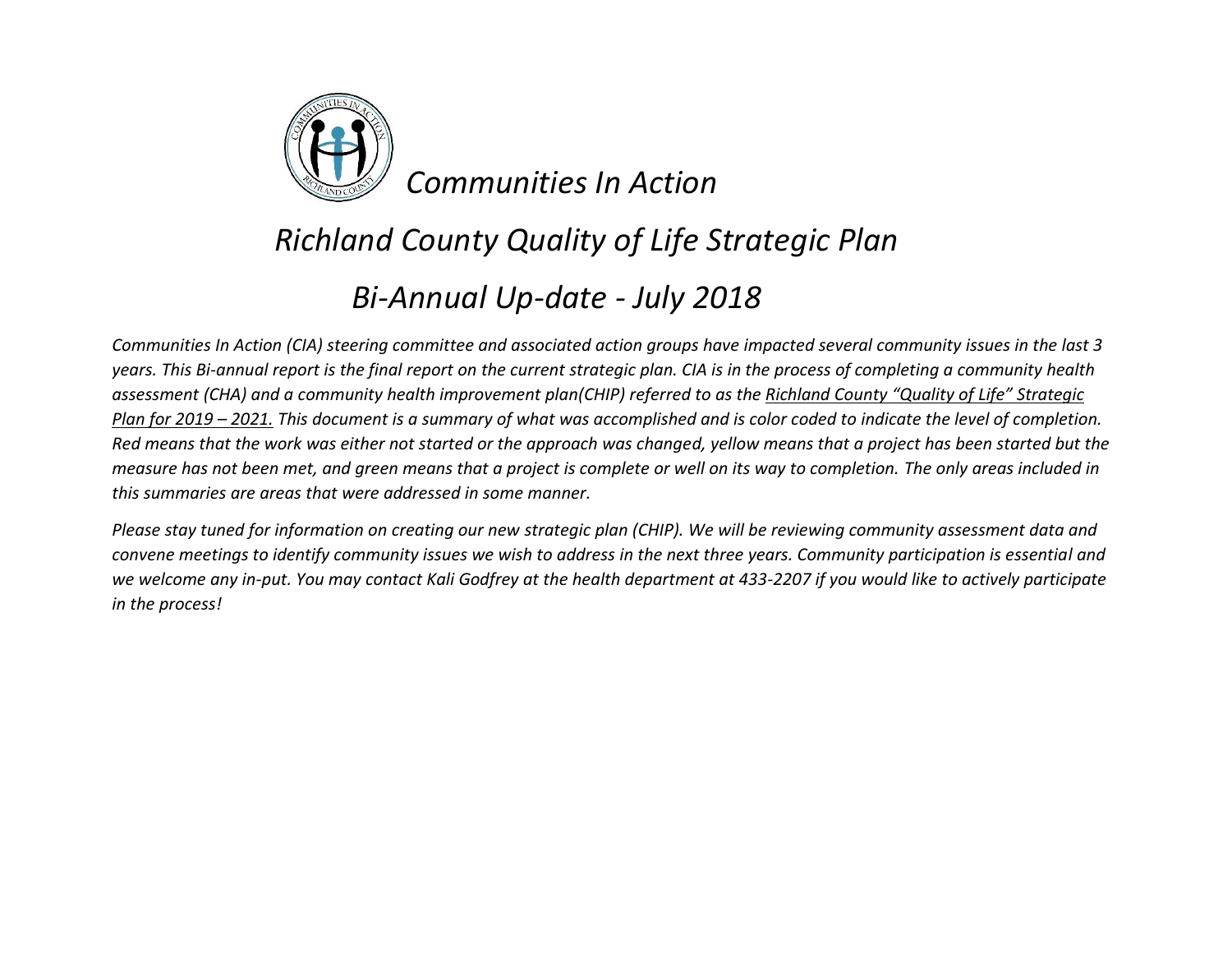#### *Summary of strategy Status*

#### **Health Behaviors**

| Diet and Exercise (#1)             |  |  |
|------------------------------------|--|--|
| Tobacco Use(#2)                    |  |  |
| Alcohol and Drug Use (#3)          |  |  |
| <b>Responsible Sexual</b>          |  |  |
| <b>Behavior</b> (#4)               |  |  |
| <b>Unintentional Injuries (#5)</b> |  |  |

#### **Clinical Care**

| <b>Quality of Care (#6)</b> |  |
|-----------------------------|--|
| Access to Care (#7)         |  |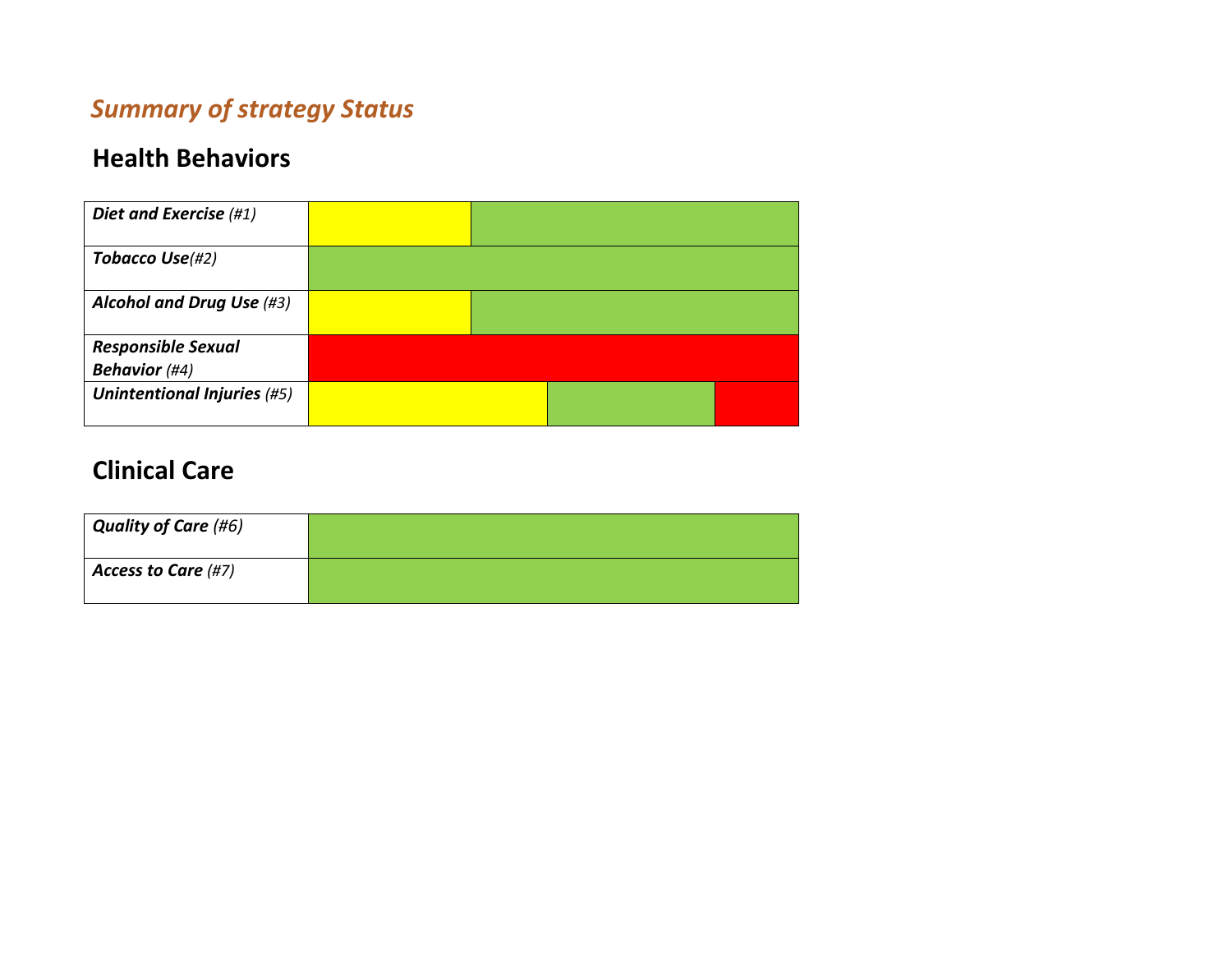#### **Social and Economic Factors**

| <b>Education, Employment,</b> |  |  |
|-------------------------------|--|--|
| and Income $(H8)$             |  |  |
| <b>Family and Social</b>      |  |  |
| Supports (#9)                 |  |  |
| <b>Community Safety (#10)</b> |  |  |
|                               |  |  |
| <b>Community Engagement</b>   |  |  |
| (H11)                         |  |  |

#### **Physical Environment**

| <b>Environmental Quality</b> |  |
|------------------------------|--|
| (H12)                        |  |
| <b>Built Environment and</b> |  |
| Housing $(H13)$              |  |

#### **Infrastructure**

| <b>Transportation</b> (#14)        |  |
|------------------------------------|--|
| <b>Local Government and Public</b> |  |
| Health $(\#15)$                    |  |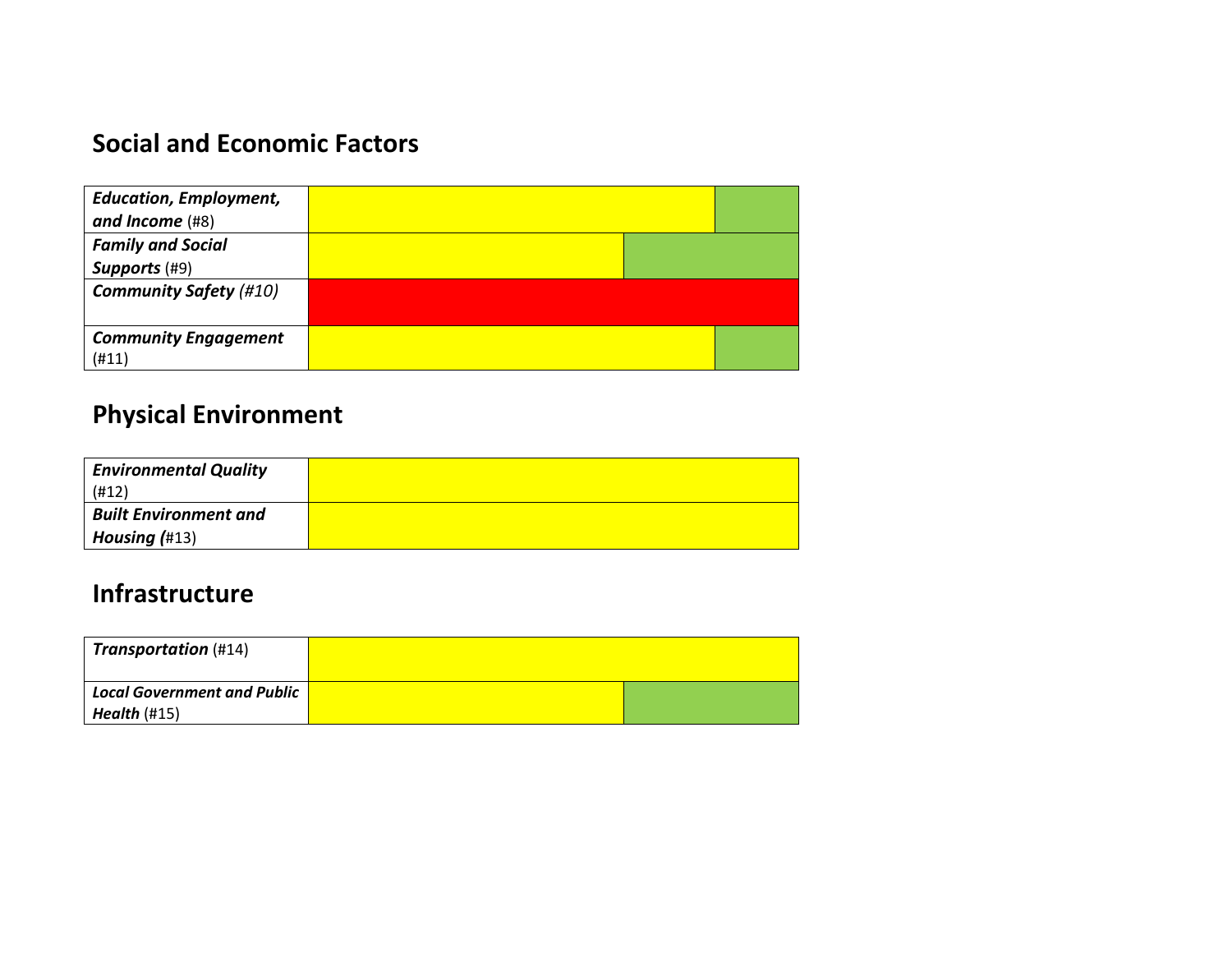## *Richland County will meet identified community needs by addressing the following issues…..*

### *1) Addressing Health Behaviors related to Diet and Exercise*

| Strategy                                                                                                            | Measure                                                                                                                                                                 | <b>Progress</b>                                                                                                                                                        |
|---------------------------------------------------------------------------------------------------------------------|-------------------------------------------------------------------------------------------------------------------------------------------------------------------------|------------------------------------------------------------------------------------------------------------------------------------------------------------------------|
| A. Build a community center. Active Richland<br><b>County</b>                                                       | -Completion of a feasibility study and building plan<br>-\$1 million dollars raised by 2019.                                                                            | -Feasibility draft complete +4(ARC September<br>21, 2016<br>-2017 through 2018 No Activity for community<br>center                                                     |
| B. Increase opportunities for people to be<br>active in the county downtown areas. Active<br><b>Richland County</b> | -5 activities (way finding, downtown enhancement)<br>to increase activity in the downtown areas by 2019<br>-2 additional sidewalks, walking paths, and/or bike<br>paths | -Art Walk June 9-July 9, 2016 ongoing for<br>summer 2017 (ARC), ongoing for the summer<br>2018 (ARC)<br>-Trail and Hike Subcommittee Created(ARC<br><b>April 2017)</b> |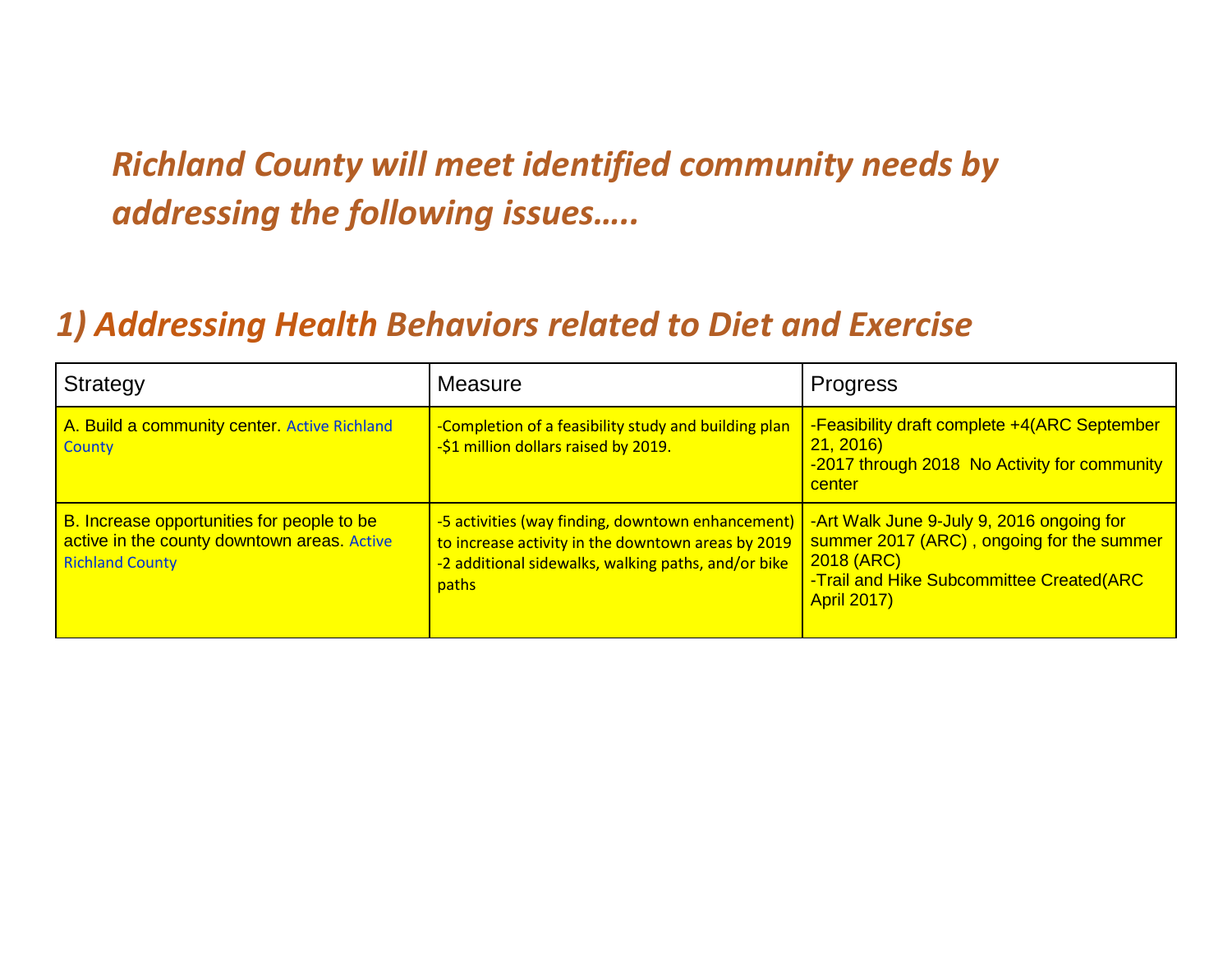| <b>Strategy</b>                                                                                                                                                                                                                                                                                     | <b>Measure</b>                                                                                                                        | <b>Progress</b>                                                                                                                                                                                                                                                                                                                                                                                                                                                                                                                                                                                                                                                                                                                                                                                                                                                             |
|-----------------------------------------------------------------------------------------------------------------------------------------------------------------------------------------------------------------------------------------------------------------------------------------------------|---------------------------------------------------------------------------------------------------------------------------------------|-----------------------------------------------------------------------------------------------------------------------------------------------------------------------------------------------------------------------------------------------------------------------------------------------------------------------------------------------------------------------------------------------------------------------------------------------------------------------------------------------------------------------------------------------------------------------------------------------------------------------------------------------------------------------------------------------------------------------------------------------------------------------------------------------------------------------------------------------------------------------------|
| C. Address Higher cost of healthy eating<br>1-Work with local vendors to measure, adjust and<br>market healthy alternative price points.<br>2-Partner with community groups to educate and<br>market information Nutrition Coalition                                                                | - 6 marketing efforts of healthy alternative price points<br>at local establishments<br>-6 educational meetings with community groups | 2016<br>Healthy Snack Drive for B&G Club-March<br>RCNC signage in local grocery stores-March<br>2017<br><b>Quarterly Food Demonstration at Reynolds</b><br>Healthy Snack Drive for B&G Club-March<br>2018<br>Healthy Snack Drive for B&G Club-March                                                                                                                                                                                                                                                                                                                                                                                                                                                                                                                                                                                                                         |
| D. Teach healthy meal shopping and preparation.<br>1. Social cooking exhibits/classes<br>2. Presentations & talks with local groups<br>3. Focus on personal contribution &<br>accountability<br>4. Share/educate the community through newspaper<br>articles Nutrition Coalition; Lifelong Learning | -4 presentations per year (Quarterly)<br>-100 person Attendance at social events & learning<br>opportunities<br>-12 articles/year     | 2016<br>Monthly articles in newspapers<br>Active on Social Media, Facebook (50) & Pinterest<br>(60)<br><b>MOPS Nutrition Talk (27)-January</b><br>Promo info at Lodge & Cancer Coalition<br>Fundraisers (200)-April<br>"Taste the World" Cooking Demo (20)-May<br>2017<br>Monthly articles in newspapers<br>Active on Social Media, Facebook (72) & Pinterest (66)<br>Low sugar info booth at Kid's Carnival (75)-July<br>Pinterest recipe cooking class with food service director (12)-<br>May<br>Strategic initiatives: Hometown Humanities, Healthy By Design<br>(Billings) and Americorps member<br>2018<br>Monthly articles in newspapers<br>Continued presence on FB & Pinterest<br>RCNC partner with B&G club for 3 month long "Supermarket<br>Sweep" activity teaching elementary aged students about<br>MyPlate, nutrition labels, and healthy food creation (10) |
| E. Identify ways to market healthy options in local<br>restaurants, stores & schools. Nutrition Coalition                                                                                                                                                                                           | -6 of Local restaurant menu options, grocery store<br>selection and school lunch programs with healthy<br>options                     | 2016<br><b>Celebrate Nutrition Month March</b><br>2017<br>Current discussion with Reynolds on meal prep<br>delivery & fresh to go options.-Ongoing<br><b>Celebrate Nutrition Month March</b><br>Quarterly meetings with restaurant & establishment<br>owners/managers                                                                                                                                                                                                                                                                                                                                                                                                                                                                                                                                                                                                       |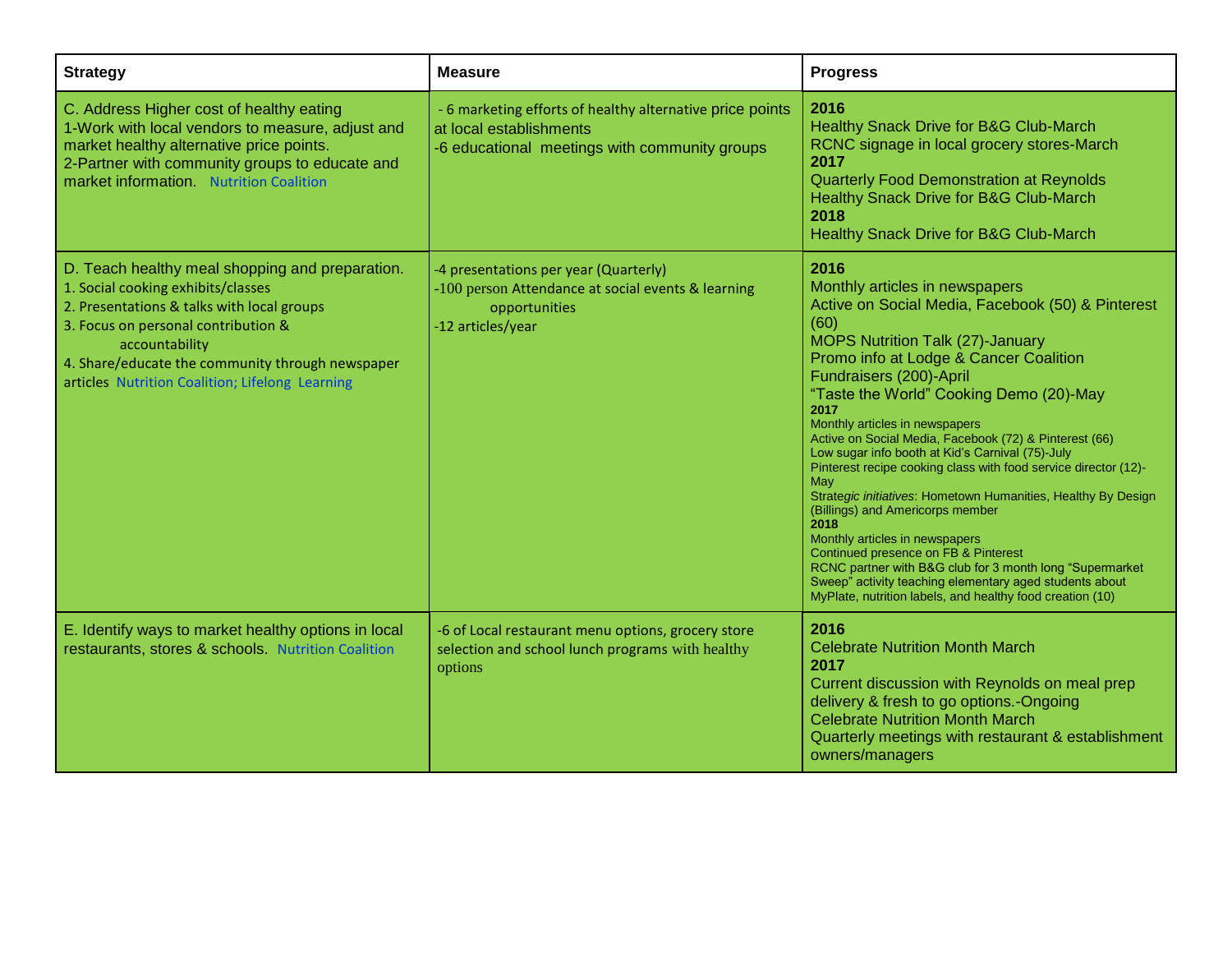### *2) Addressing Health Behaviors related to Tobacco Use*

| <b>Strategy</b>                                                                                                                        | <b>Measure</b>                                                                                   | <b>Progress with Dates</b>                                                                                                                                                                                                                                                                                                                                                                                                                                                                                                                                                                                                                                                                                                                                                                                                                                                                                                                                                                                                                                                   |
|----------------------------------------------------------------------------------------------------------------------------------------|--------------------------------------------------------------------------------------------------|------------------------------------------------------------------------------------------------------------------------------------------------------------------------------------------------------------------------------------------------------------------------------------------------------------------------------------------------------------------------------------------------------------------------------------------------------------------------------------------------------------------------------------------------------------------------------------------------------------------------------------------------------------------------------------------------------------------------------------------------------------------------------------------------------------------------------------------------------------------------------------------------------------------------------------------------------------------------------------------------------------------------------------------------------------------------------|
| A. Promote tobacco prevention and QuitLine<br>across community and in worksites. Cancer<br><b>Coalition; Best Beginnings Coalition</b> | -9 worksites promoting tobacco prevention and<br>QuitLine<br>-95 Calls to the QuitLine 2016-2019 | 2016<br>Richland County Health Department - Promotes tobacco<br>prevention and the Quitline throughout the year. Richland<br>County Smoking Policy was updated to include electronic<br>cigarettes and all vaping devices, no matter the content.<br>Small media campaigns on tobacco cessation.<br>Reynolds Market in Sidney - Quit Line incentive program.<br>Small media campaigns on tobacco cessation.<br>2017<br>Richland County Health Department - Continues to<br>promote tobacco prevention and the QuitLine. 2 RCHD<br>employees that used the QuitLine and are currently<br>tobacco free.<br>Reynolds Market in Sidney - Smoking and tobacco policy<br>is currently being updated. Worksite will add a 15 foot<br>setback to their current Smoking and Tobacco policy.<br>Small media campaigns on tobacco cessation.<br>Glendive Medical Center - Tobacco Free Campus.<br><b>FY 2016</b><br>45 QuitLine calls from Richland County<br><b>FY 2017</b><br>53 QuitLine calls from Richland County<br><b>FY 18</b><br>6 as of October 2017<br>Current total $= 104$ |
| B. Support youth organizations and similar<br>programs in Richland County Schools.<br><b>Partnership for Promise</b>                   | -9 outreach campaigns to support the youth<br>organizations/events                               | 2016<br><b>Red Ribbon Week</b><br>$\bullet$<br>Kick Butts Day (March)<br>$\bullet$<br><b>Through with Chew</b><br>Ċ<br><b>Library Youth Tobacco Education</b><br>4-H Winter Carnival<br>2017<br><b>Red Ribbon Week</b><br>G<br><b>Kick Butts Day</b><br><b>Through with Chew</b>                                                                                                                                                                                                                                                                                                                                                                                                                                                                                                                                                                                                                                                                                                                                                                                             |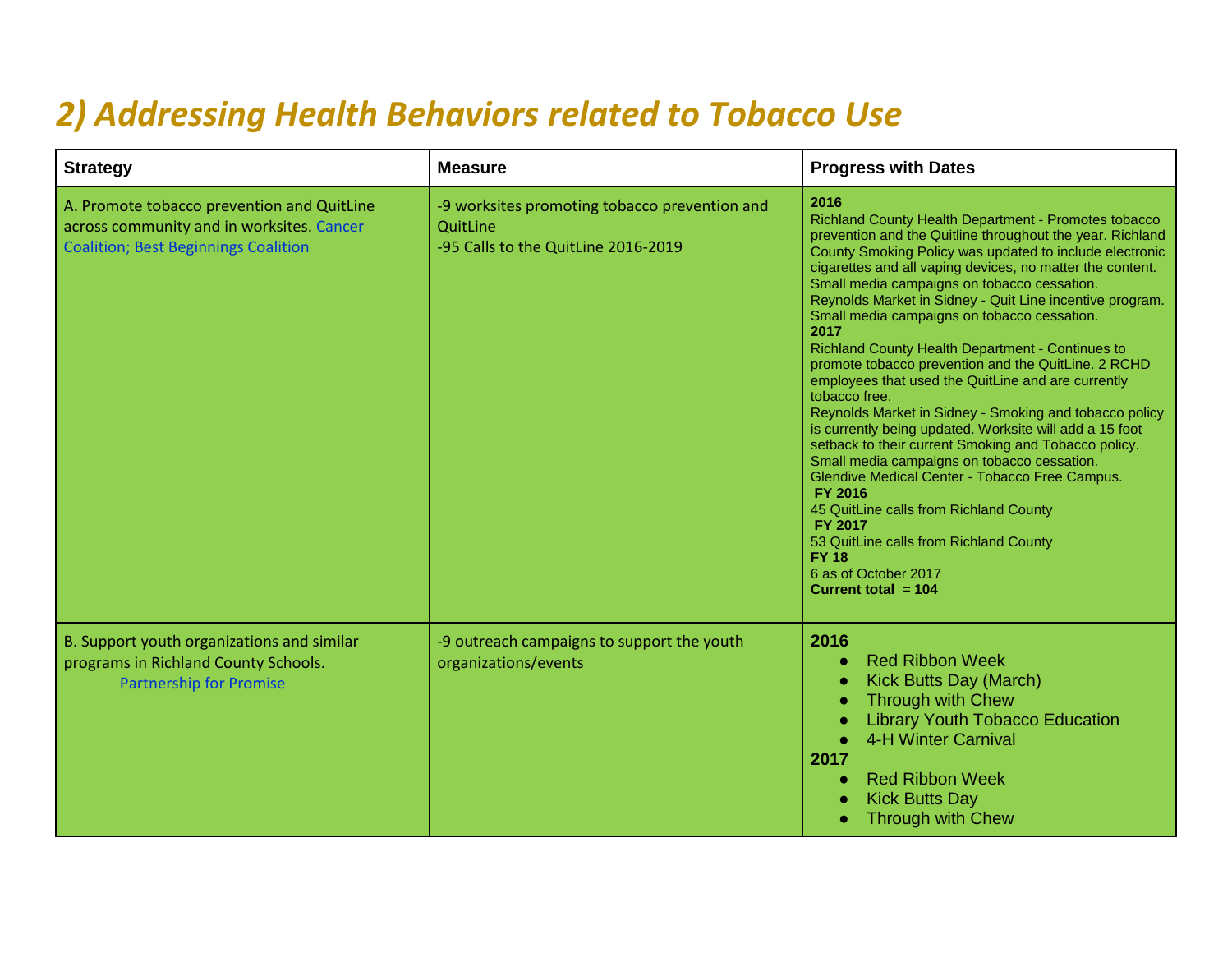| • AmeriCorps Point of Sale Scavenger<br>Hunt<br>4-H Through with Chew Point of Sale<br><b>Kick Biutts Day</b> |
|---------------------------------------------------------------------------------------------------------------|
|---------------------------------------------------------------------------------------------------------------|

### *3) Addressing Health Behaviors related to Alcohol and Drug Use*

| <b>Strategy</b>                                                                                                                                                                                                                | <b>Measure</b>                                                                                                                                 | <b>Progress</b>                                                                                                                                                                                      |
|--------------------------------------------------------------------------------------------------------------------------------------------------------------------------------------------------------------------------------|------------------------------------------------------------------------------------------------------------------------------------------------|------------------------------------------------------------------------------------------------------------------------------------------------------------------------------------------------------|
| A. Reduce the number of alcohol-related crashes,<br>death, and injuries through community education.<br>Injury Prevention; DUI Task Force                                                                                      | -3 annual community events hosted through<br>partner collaboration regarding substance abuse                                                   | 3 Token projects are held each year. Holiday<br>Token Project, Farview Festival, RCF&R,.<br>Also, 2017 Safety Day, 44 people drove the<br>DUI golf cart obstacle course and 45 played<br>table games |
| B. Continue to support efforts to decrease DUI's by<br>supporting education for law enforcement and<br>programs that encourage designated drivers or<br>alternative transportation Injury Prevention; DUI<br><b>Task Force</b> | -1500 tokens distributed and 250 tokens used in 3<br>years (2016-2019)<br>- Number of utilization of alternative and public<br>transportation. | -As of 12.13.17, 2090 Tokens have been<br>distributed in 6 events, from January 2016 with<br>417 riders<br>-Richland County Transportation, Sidney<br><b>Shuttle</b>                                 |
|                                                                                                                                                                                                                                |                                                                                                                                                |                                                                                                                                                                                                      |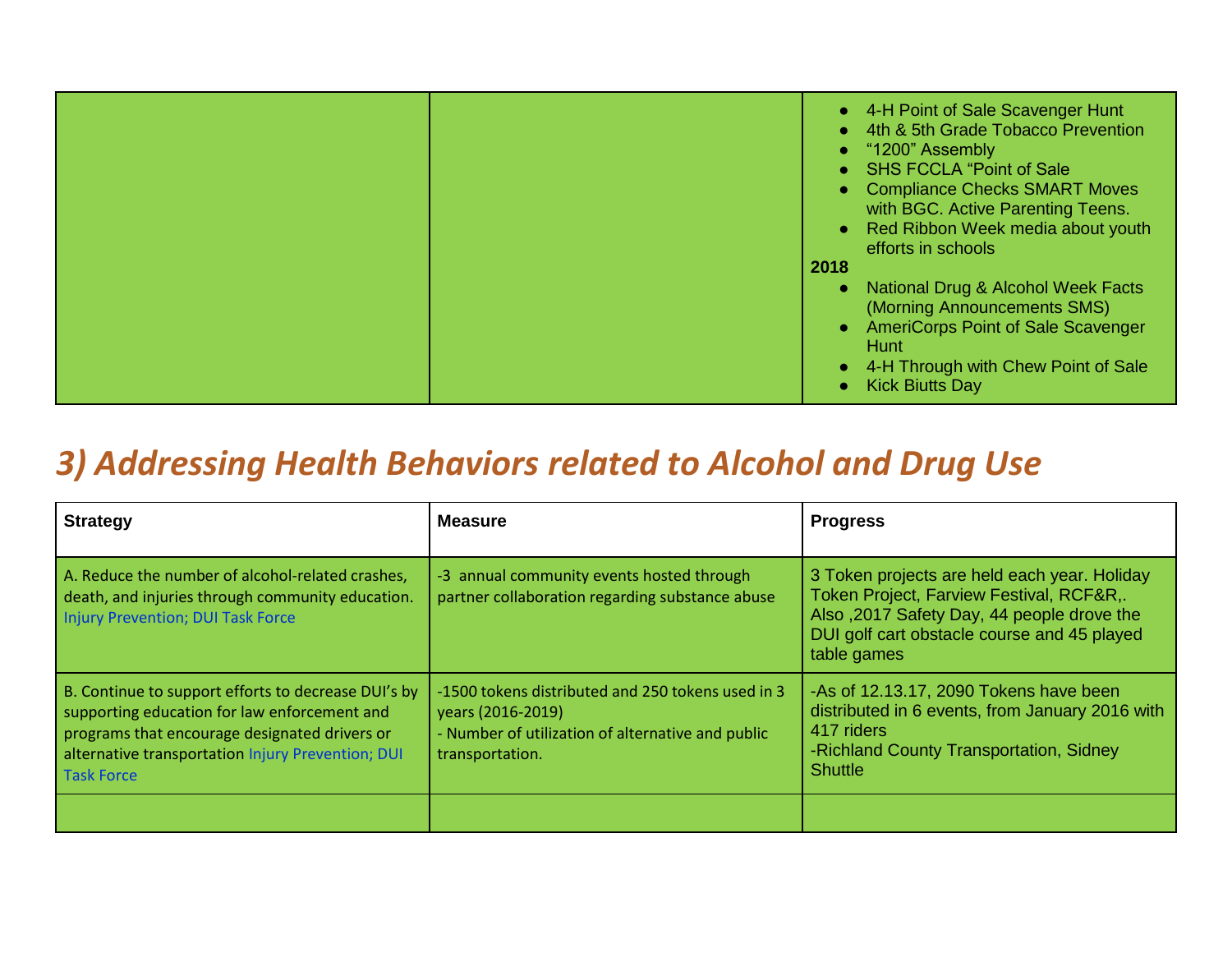| <b>Strategy</b>                                                                                                                    | <b>Measure</b>                                                                                                                                              | <b>Progress</b>                                                                                                                                                                                                                                                                                                                                                                                                                                                                                                                                                                                                                                                                                                                                      |
|------------------------------------------------------------------------------------------------------------------------------------|-------------------------------------------------------------------------------------------------------------------------------------------------------------|------------------------------------------------------------------------------------------------------------------------------------------------------------------------------------------------------------------------------------------------------------------------------------------------------------------------------------------------------------------------------------------------------------------------------------------------------------------------------------------------------------------------------------------------------------------------------------------------------------------------------------------------------------------------------------------------------------------------------------------------------|
| C. Decrease the rate of drug and alcohol use in<br>Eastern MT by implementing SAMHSA strategies.<br><b>Partnership for Promise</b> | -5 more partners are engaged in prevention<br>efforts through Partnership for Promise<br>-A prevention plan is created by Partnership for<br><b>Promise</b> | P4P (5/23/17): Partners engaged include:<br>Checkers, Hi Line Home Program, Law<br><b>Enforcement, MSU Extension Office, Mondak</b><br>Heritage Center, Parent.<br>-IP/DUITF working on implementing an SBIRT like<br>program to catch addiction early. We also<br>promote the use of drug drop boxes and<br>distributed disposal bags. Also along with P4P and<br>red ribbon week. A mobile incinerator is being<br>purchased.<br>P4P (10/01/17): Coalition created sub-committee<br>for prevention planning to develop in Jan 18.<br>Communications with school admins about<br>upcoming MPNA survey in spring. Media<br>campaign, public, social and at the schools,<br>targeting adults to talk to kids and lock up alcohol<br>at home TIU, LIU. |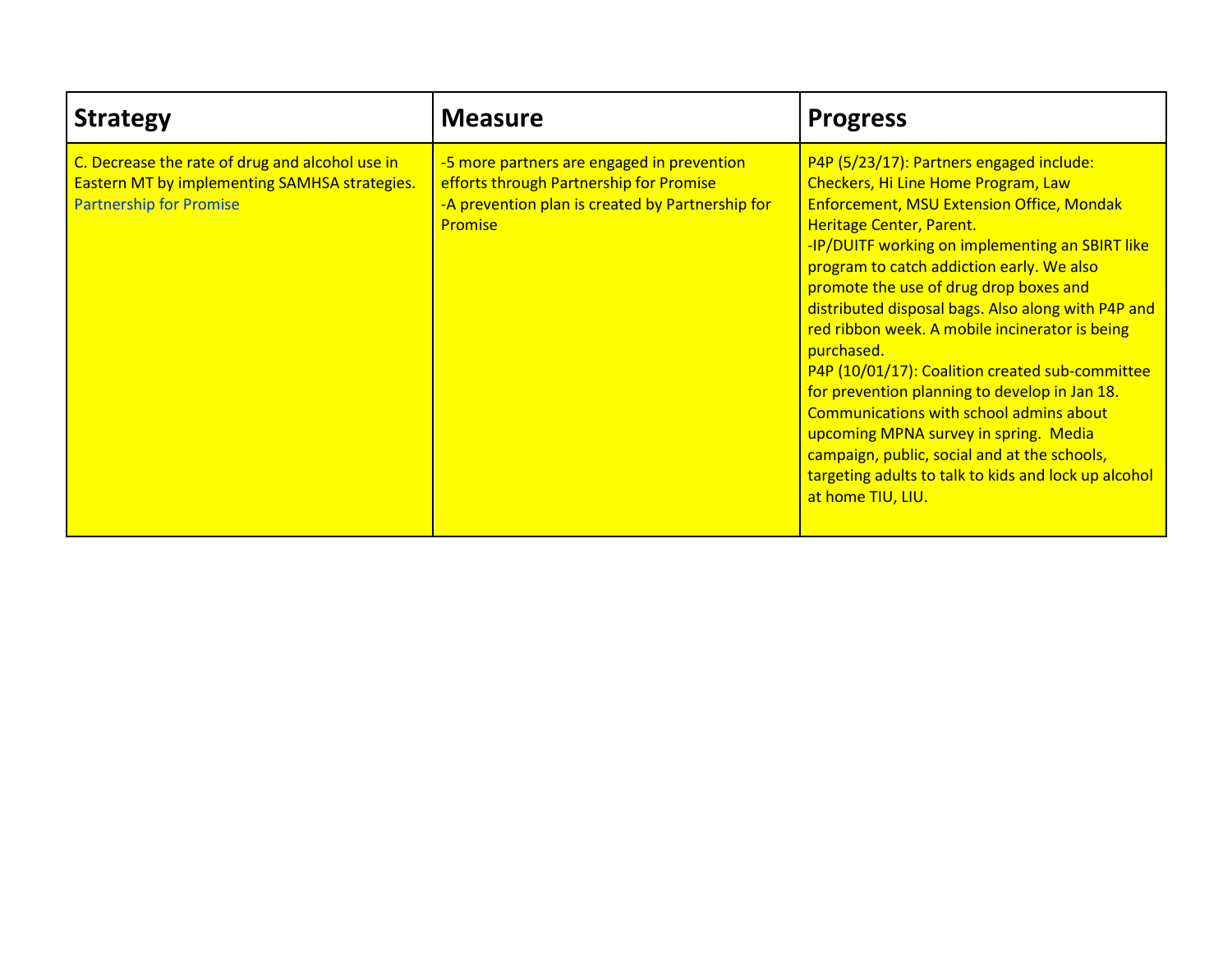### *5) Addressing Health Behaviors related to Unintentional Injury*

| <b>Strategy</b>                                                                                                                                                                    | <b>Measure</b>                                                                                                           | <b>Progress with Dates</b>                                                                                                                                       |
|------------------------------------------------------------------------------------------------------------------------------------------------------------------------------------|--------------------------------------------------------------------------------------------------------------------------|------------------------------------------------------------------------------------------------------------------------------------------------------------------|
| A. Increase seat belt use by instituting the<br>Saved by the Belt program, events<br>(Respect the Cage) and educational<br>opportunities to youth and the general<br>public.       | 200 people in attendance at educational<br>Ξ<br>events<br>100 people engaged through Saved by the<br><b>Belt program</b> | Saved by the Belt program has been<br>discontinued.<br>1/25/2017 Ag Safety Day in Lambert school<br>(113 students)<br>6/17/17 - Safety Day in Sidney (89 people) |
| B. Raise awareness about creating a home<br>that is safe and decreases the potential for<br>falls. Senior Health Coalition/RHN                                                     | -3 awareness campaigns<br>-150 materials distributed                                                                     |                                                                                                                                                                  |
| C. Decrease distracted driving by influencing city<br>ordinances, public education and demonstrations<br>of the impact of distracted driving Injury<br><b>Prev./DUI Task Force</b> | -2 city ordinances enacted<br>-3 public education sessions<br>-6 demonstrations on the impact of distracted<br>driving   | 1) Safety Day in Sidney (89 people)<br>2) Ag Safety Days (113 people)                                                                                            |
| D. Partner across agencies to host community<br>Car Seat Check events. Lifelong Learning/injury<br>Prevention                                                                      | -10 of car seat checks held 2016-2019<br>-75 Car seats checked/installed by a certified car<br>seat technician           | -5 car seat events held<br>FY 16 = 1 FY 17 = 4 FY 18 = 0<br>-Car seats checked/installed<br>FY 2016-2017=66 FY 2017-2018 as of March<br>$31,2018 = 43$           |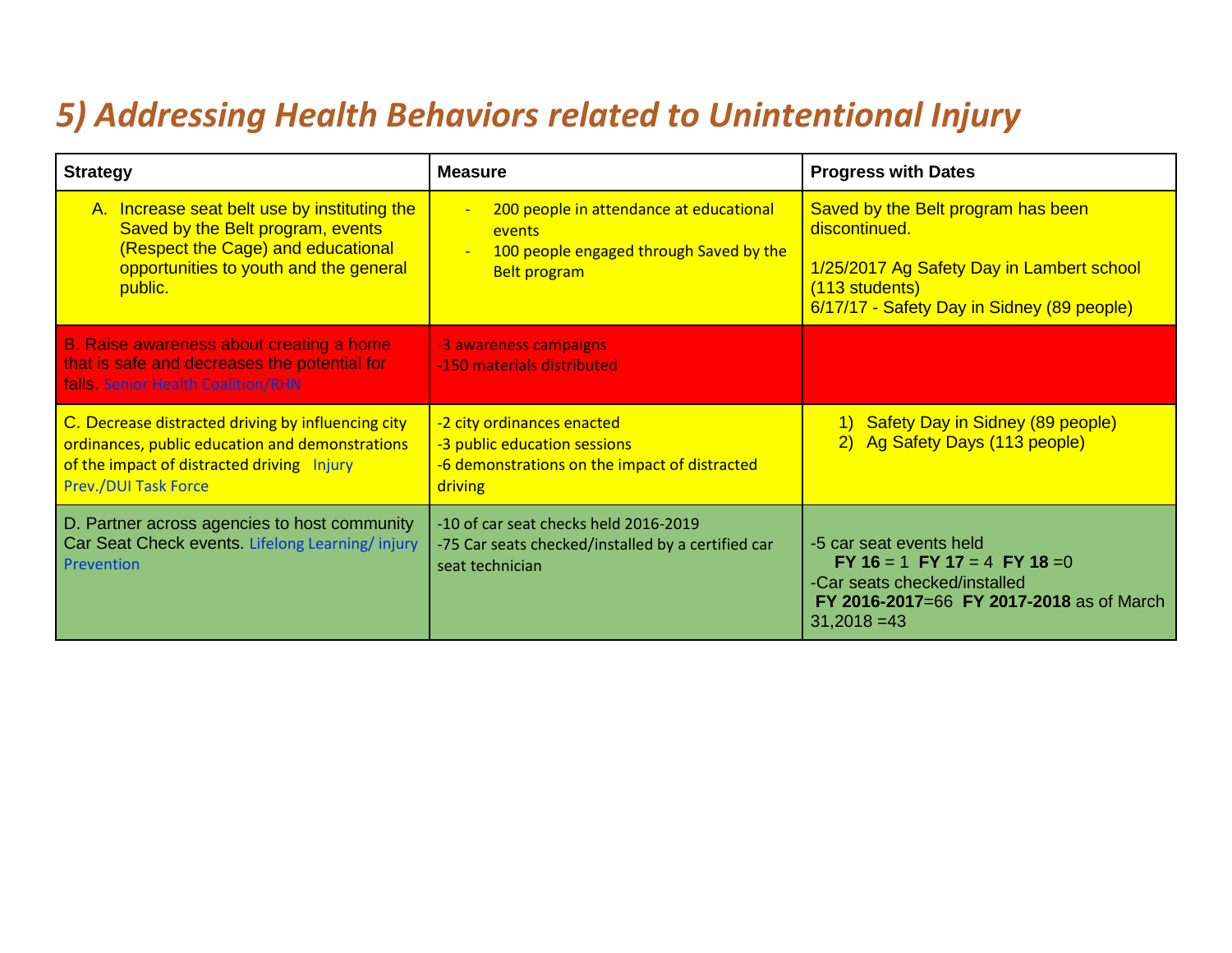## *6) Addressing Clinical Care related to Quality of Care in Chronic Disease*

| <b>Strategy</b>                                                                                                                         | <b>Measure</b>                                           | <b>Progress with Dates</b>                                                                                                                                                                                                                                                                                                                                                                                                                                                                                                                                                                                                                                                                                                                                                                                                                                                                                                                                                                                                                 |
|-----------------------------------------------------------------------------------------------------------------------------------------|----------------------------------------------------------|--------------------------------------------------------------------------------------------------------------------------------------------------------------------------------------------------------------------------------------------------------------------------------------------------------------------------------------------------------------------------------------------------------------------------------------------------------------------------------------------------------------------------------------------------------------------------------------------------------------------------------------------------------------------------------------------------------------------------------------------------------------------------------------------------------------------------------------------------------------------------------------------------------------------------------------------------------------------------------------------------------------------------------------------|
| A. Increase breast and cervical screenings by<br>providing free screenings to Target Population.<br><b>Cancer Coalition</b>             | -Provide 100 b/c screenings<br>through state paid grants | FY 2015-2016 (only counted 3rd and 4th quarter of FY)<br>25 women received breast and cervical screenings through the Montana<br>Cancer Control Program.<br>FY 2016-2017<br>33 women received breast and cervical screenings through the Montana<br>Cancer Control Program.<br>FY 2017-2018<br>To increase breast and cervical screening referrals from the provider offices,<br>each provider office that is enrolled in the Montana Cancer Control Program<br>received Breast Cancer Awareness ribbon cookies and information about<br>the importance of routine breast and cervical cancer screenings. As of<br>5/2/18, 25 women have received breast and cervical screenings through the<br>Montana Cancer Control Program.                                                                                                                                                                                                                                                                                                            |
| B. Increase awareness of mammogram importance<br>by coordinating with Sidney Health Center to<br>promote "Mammo-days". Cancer Coalition | -3 Events related to Mammo-Days                          | 2016<br>-Sidney Health Center increased awareness by promoting the<br>mammography services in the local newspapers during Breast Cancer<br>Awareness Month (October). Sidney Health Center provided information<br>about breast health and the importance of routine mammograms. Sidney<br>Health Center did a total of 125 mammograms during October. This is a<br>yearly event.<br>2017<br>-Sidney Health Center did their yearly Breast Cancer Awareness even in<br>October. They did a total of 131 mammograms in October.<br>Plans for 2018<br>-Sidney Health Center will continue to promote their mammography services<br>in the local newspaper during Breast Cancer Awareness Month but they are<br>also wanting to focus on other types of cancers that affect Richland County,<br>such as lung and prostate cancer.<br>- Sidney Health Center and the Richland County Health Department are<br>hoping to team up and offer a free mammogram to women in Richland<br>County during Breast Cancer Awareness Month (October 2018). |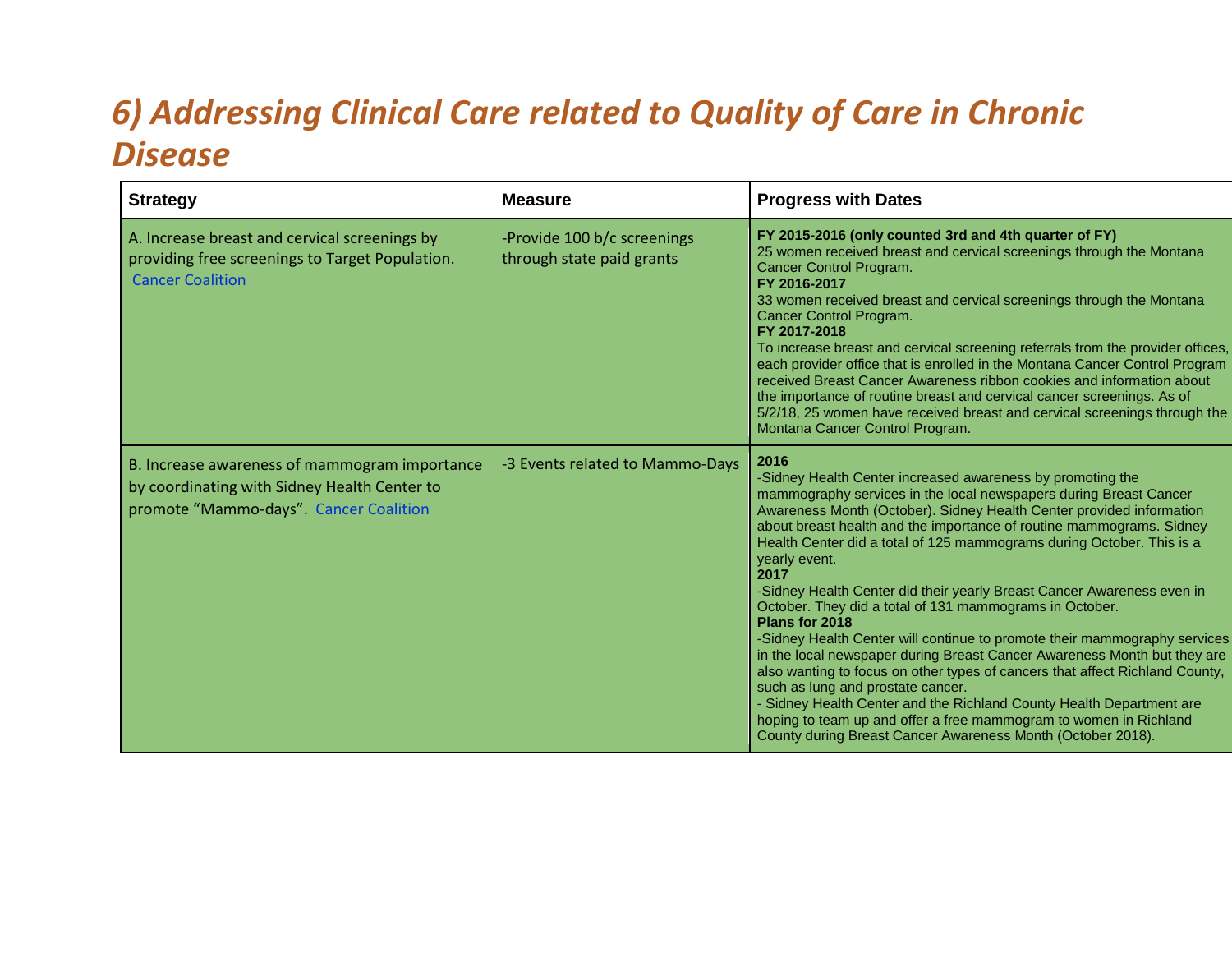| C. Increase FOBT Screenings by providing Free<br><b>FOBT Kits to Target Population. Cancer Coalition</b>                                                             | -80 FOBT Kits handed out in<br>partnership with Esprit Health<br>Clinic                     | ** The Cancer Coalition did not partner with Esprit Health Clinic when<br>distributing FIT/FOBT Kits to qualifying patients.<br>2016<br>-20 FIT Kits were distributed at the Richland County Health Department<br>Mass Flu Shot Clinic on 10/6/2016. Of those 20 FIT Kits, 12 were returned<br>for testing. 0 came back positive.<br>2017<br>-In coordination with 5 providers offices at Sidney Health Center, 15 FIT Kits<br>were handed out between 2/20/17-4/20/17. Of those 15 FIT Kits, 5 were<br>returned for testing. 0 came back positive.<br>-25 FIT Kits were distributed at the Richland County Health Department<br>Mass Flu Shot Clinic on 10/5/2017. In order to increase the returns of FIT<br>Kits, 2 follow up calls were made to each participant that received a FIT Kit<br>along with a letter explaining their results and what do to going forward. Of<br>those 25 FIT Kits, 16 were returned for testing and 3 came back positive.<br>2018<br>-In coordination with Sidney Health Center Cancer Care, 17 FIT Kits were<br>distributed on March 16, 2018. Of those 17 FIT Kits, 15 were returned for<br>testing, 4 came back positive. |
|----------------------------------------------------------------------------------------------------------------------------------------------------------------------|---------------------------------------------------------------------------------------------|---------------------------------------------------------------------------------------------------------------------------------------------------------------------------------------------------------------------------------------------------------------------------------------------------------------------------------------------------------------------------------------------------------------------------------------------------------------------------------------------------------------------------------------------------------------------------------------------------------------------------------------------------------------------------------------------------------------------------------------------------------------------------------------------------------------------------------------------------------------------------------------------------------------------------------------------------------------------------------------------------------------------------------------------------------------------------------------------------------------------------------------------------------------|
| D. Increase Colorectal Cancer Awareness through<br>media and social media and the Colonoscopy<br>Buddies Program at Sidney Health Center.<br><b>Cancer Coalition</b> | -4 of the 12 newspaper articles<br>per year will be about colon<br>health/cancer prevention | 2017<br>-Article 'Colorectal Awareness Cancer Month recognized' was in the<br>Roundup and Sidney Herald (March 7, 2017)<br>-Article 'Colon cancer screening kits available' was in the Roundup and<br>Sidney Herald (October 3, 2017)<br>2018<br>- Article Men's Health Screening To Take Place In March' was in the<br>Roundup (March 7, 2018) and Facebook (March 5, 2018).                                                                                                                                                                                                                                                                                                                                                                                                                                                                                                                                                                                                                                                                                                                                                                                 |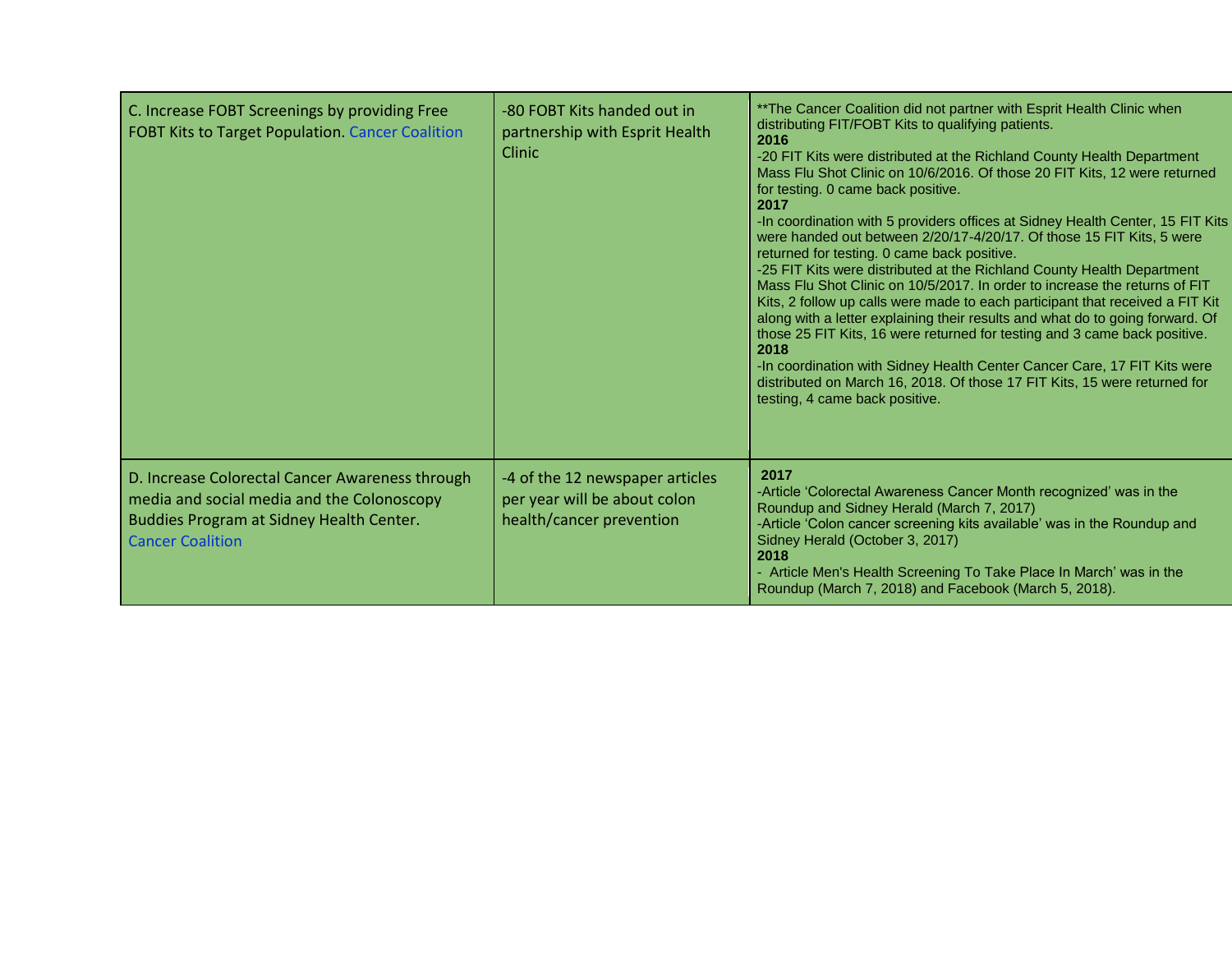### *7) Addressing Clinical Care issues related to Access to Care*

| <b>Strategy</b>                                                                                                                                                                                                 | <b>Measure/Evaluation</b>                                                                                                                                         | <b>Progress with Dates</b>                                                                                                                                                                                                                                                                                                                                                                                                                                                                                                                                                                                                                                                                                                                                                                                                                                                                                                                                                                                                                                                                                                                                                                                                                                                                     |
|-----------------------------------------------------------------------------------------------------------------------------------------------------------------------------------------------------------------|-------------------------------------------------------------------------------------------------------------------------------------------------------------------|------------------------------------------------------------------------------------------------------------------------------------------------------------------------------------------------------------------------------------------------------------------------------------------------------------------------------------------------------------------------------------------------------------------------------------------------------------------------------------------------------------------------------------------------------------------------------------------------------------------------------------------------------------------------------------------------------------------------------------------------------------------------------------------------------------------------------------------------------------------------------------------------------------------------------------------------------------------------------------------------------------------------------------------------------------------------------------------------------------------------------------------------------------------------------------------------------------------------------------------------------------------------------------------------|
| A. Create a resilient county by completing a table-<br>top exercise that assesses the current process of<br>addressing mental/behavioral/stress crisis/issues<br>and identify gaps.<br><b>Mental Health LAC</b> | Successful integration of behavioral<br>health into primary care.<br>1. A gap analysis<br>2. A plan to address emotional<br>issues creased by life<br>transitions | The "Connection Resources for Emotional Wellness" is a table top<br>and it is tentatively planned for September 28, 2017. Facilitators<br>have been identified and we are in the process of preparing a<br>grant proposal for funding. (LAC, 3/2/17). Submitted a grant to<br>MHCF for \$25,000.(7/11/17) We received funding (7/25/17)<br>SHC worked with the National Council on Behavioral Health: a<br>community partner meeting was held and SHC now screens a<br>certain population of patients on a regular basis (LAC, 3/2/17)<br>The tabletop exercise was completed October 26,2017. There<br>were 3 - 4 priorities identified:<br>• Coordinated trainings with focus on: MHFA;<br>QPR;ACEs;SBIRT<br>Create an Emotional Wellness Campaign/resilient<br>$\bullet$<br>community<br>Create a system of "No Wrong" door to respond to<br>emotional wellness issues<br>Use peers/volunteers to assist with emotional wellness<br>support.<br>A strategic planning session is planned for April 2018.<br>A gap analysis was completed using the Surgeon General's<br>strategy for emotional and mental health.<br>Resource manual was updated and a resource card was<br>developed to distribute in April 2018.A toolbox for this process will<br>be completed by June 2018.(LAC 3/31/18) |
| B. Maintain a relationship with area healthcare<br>providers. Mental Health LAC                                                                                                                                 | A complete chronic disease plan<br>developed by Richland Health<br>Network.                                                                                       | An assessment was completed and a new Chronic Disease Action<br>Group will be formed in FY 17/18 (LAC, 3/2/17) Chronic Disease<br>coalition not yet developed but looking at a "Age-friendly Cities and<br>Counties" as a project to guide the new coalition.(7/11/17) A<br>Chronic Disease Prevention action group planning meeting is set<br>for 4/9/18 (LAC 3/31/18)                                                                                                                                                                                                                                                                                                                                                                                                                                                                                                                                                                                                                                                                                                                                                                                                                                                                                                                        |
| C. Improve access to healthcare programs through<br>a community directory and health fairs. Mental                                                                                                              | -Implementation of a current and<br>continuously updated community                                                                                                | A resource guide was up-dated. The resources identified at the<br>CREW project will be gathered in used to up-date the resource                                                                                                                                                                                                                                                                                                                                                                                                                                                                                                                                                                                                                                                                                                                                                                                                                                                                                                                                                                                                                                                                                                                                                                |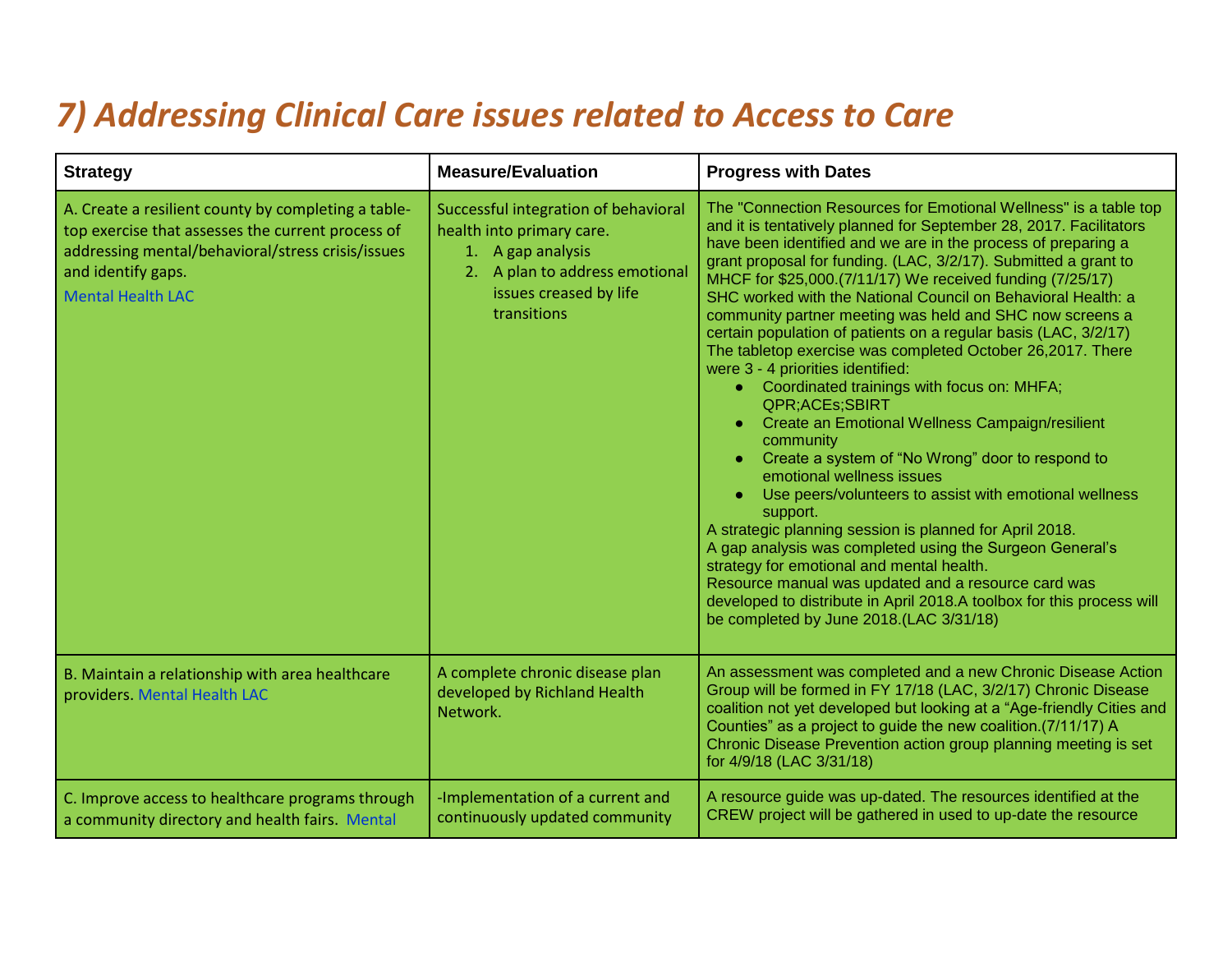| Health LAC; Lifelong Learning | directory of healthcare resources.<br>-3 Health Fairs held 2016-2019 | manual further. (LAC, 3/2/17) Manual has been up-dated(7/11/17)<br>A resource manual was updated and disseminated 3/15/18. A<br>mental health resource card was created and will be disseminated<br>by 4/30/18. 1 health fair was held specifically for men at the cancer<br>center and 30 men attended. All were tested for colon, rectal and<br>prostate cancer. (Chronic Disease Action Group 3/31/18). 1 health<br>fair offered in 2016 with SHC, RCHD and other partners present<br>and held at the extension office. |
|-------------------------------|----------------------------------------------------------------------|----------------------------------------------------------------------------------------------------------------------------------------------------------------------------------------------------------------------------------------------------------------------------------------------------------------------------------------------------------------------------------------------------------------------------------------------------------------------------------------------------------------------------|
|-------------------------------|----------------------------------------------------------------------|----------------------------------------------------------------------------------------------------------------------------------------------------------------------------------------------------------------------------------------------------------------------------------------------------------------------------------------------------------------------------------------------------------------------------------------------------------------------------------------------------------------------------|

## *8) Addressing Social and Economic Factors related to Education, Employment and Income*

| <b>Strategy</b>                                                                                                                                                             | <b>Measure</b>                                                                                                                                                                                                            | <b>Progress with Dates</b>                                                                                                                                                                                                                                                                                                                                                                  |
|-----------------------------------------------------------------------------------------------------------------------------------------------------------------------------|---------------------------------------------------------------------------------------------------------------------------------------------------------------------------------------------------------------------------|---------------------------------------------------------------------------------------------------------------------------------------------------------------------------------------------------------------------------------------------------------------------------------------------------------------------------------------------------------------------------------------------|
| A. Expand early childhood education in Richland<br>County by supporting preschools and parents of<br>young children. Best Beginnings Coalition;<br><b>Lifelong Learning</b> | -15 preschools and licensed daycares in<br><b>Richland County.</b><br>-36 early literacy "checkouts" by<br>childcare/preschool providers at the Richland<br><b>County Library</b><br>-Measure of Shoutbomb use. (Library) | 8 Preschools including Boys&Girls Club<br>9 Licensed day cares<br>Best Beginnings/P4P (5/23/17): Provided 6 early<br>education backpacks to Richland Co. Library.<br>494 to date Backpack literacy checkouts at the<br><b>Richland County Library to Daycares and Parents</b><br>(5/23/17)<br>Texting service to remind patrons to return or renew<br>books, Utilized about 10% of Patroins |
| B. Continue to support and expand county wide<br>annual Developmental Screenings for children<br>birth to age 5. Best Beginnings Coalition                                  | -The number of children screened annually<br>increased by 15% over a three year period.                                                                                                                                   | FY 2016 279 total children screened<br>FY 2017 107 total children screened<br>Part as Teachers (PAT) also include preschool<br>screenings                                                                                                                                                                                                                                                   |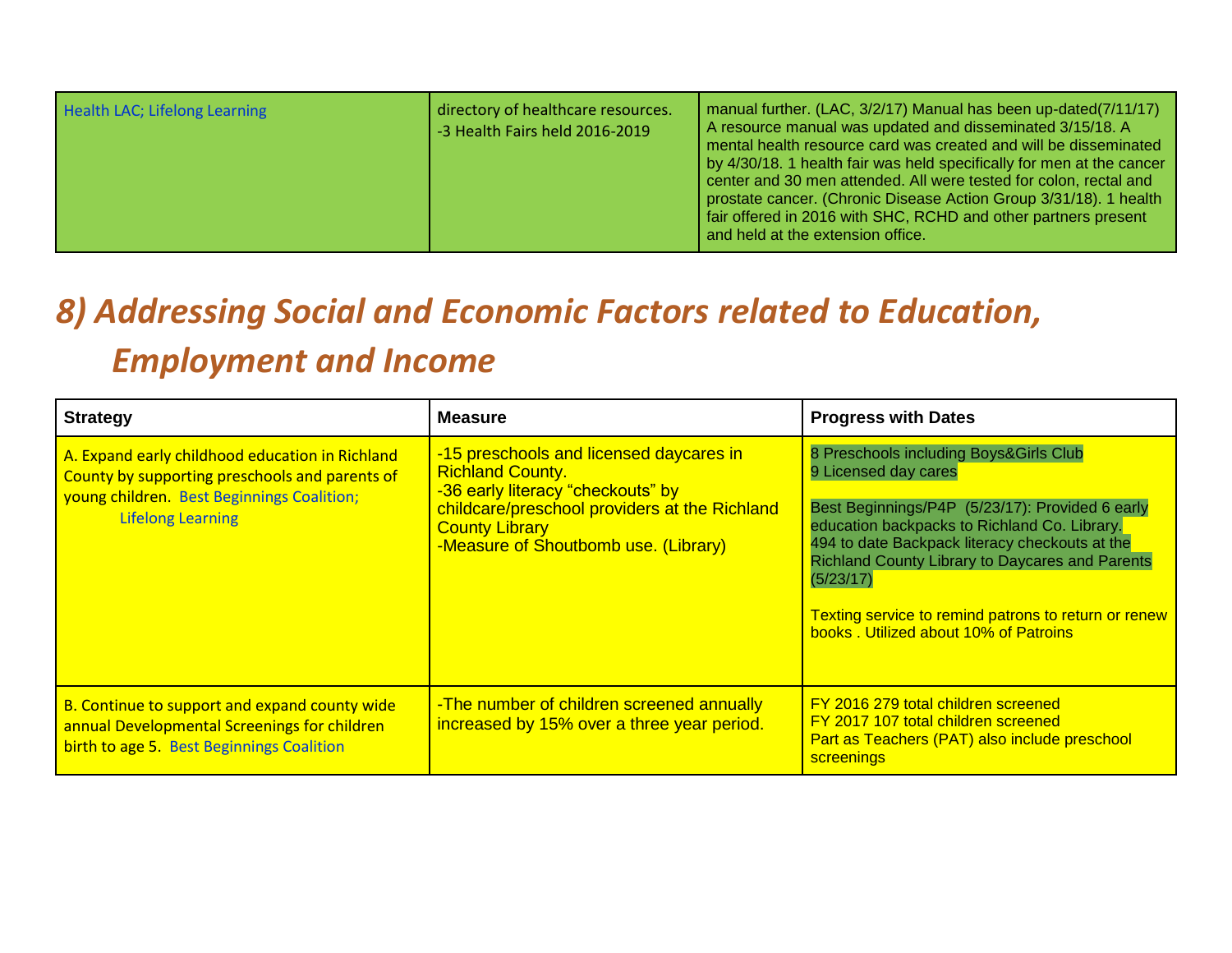## *9) Addressing Social and Economic Issues related to Family and Social Support*

| <b>Strategy</b>                                                                                                                           | <b>Measure</b>                                                                                                                          | <b>Progress with Dates</b>                                                                                                                                                                                                                                                                                                                                                                                                                                                                                                                                                                                                                                                                                                                                                                                                                                                                                                                                                                                                        |
|-------------------------------------------------------------------------------------------------------------------------------------------|-----------------------------------------------------------------------------------------------------------------------------------------|-----------------------------------------------------------------------------------------------------------------------------------------------------------------------------------------------------------------------------------------------------------------------------------------------------------------------------------------------------------------------------------------------------------------------------------------------------------------------------------------------------------------------------------------------------------------------------------------------------------------------------------------------------------------------------------------------------------------------------------------------------------------------------------------------------------------------------------------------------------------------------------------------------------------------------------------------------------------------------------------------------------------------------------|
| A. Educate community on Mental Health issues<br>and ways to address mental health problems.<br>Partnership for Promise; Mental Health LAC | - 3 Mental Health<br><b>First Aid Trainings, 3</b><br><b>Adverse Childhood</b><br><b>Experiences Trainings,</b><br>9 QPR Trainings held | There were 2 MHFA classes held; one ACES training. We are training 3 QPR<br>trainers; extension trained 1 YAM trainer and Best Beginnings and partners are<br>training 10 ACEs trainers. (LAC, 3/2/17)<br>P4P/Best Beginnings (5/23/17): Hosted an Informed Trauma and Adverse<br>Childhood Experiences training in April 2017. How many were trained?<br>P4P/Best Beginnings (12/07/17) In 2016, 37 people were trained for<br>ACES, 2017, 18 trained in Trauma Informed Training.<br>The SHINE group was established and ran two successful events. This group is<br>also working on developing suicide support groups.<br>SHINE would like to work with the schools more in the future. (LAC, 3/2/17) This<br>should be under LAC; they continue to be on the agenda but no up-dates<br>however there is a group putting on an "Out of the Darkness" walk in September.<br>(4/2018) 1 MHFA training provided; regular QPR classes (1 per month) being<br>provided by County Extension, 1 ACEs presentor meeting held (7-30-18) |
| C. Continue to support the creation of a Crisis<br>Center in eastern Montana Mental Health LAC                                            | -An identified<br>location.<br>$-$ \$100,000 raised to<br>assist with a Mental<br><b>Health Crisis Center.</b>                          | 3 LAC members participated in an eastern Montana regional meeting and<br>2 members will attend a Substance Use Listening session in<br>Billings(7/11/17)<br>LAC is supporting regional work. Starting with a partners meeting in Glendive on<br>January 30th. This will be a regional plan to address crisis and jail diversion - 1<br>grant and HB33 funds were secured for this process. GMC is also planning to<br>open 3 crisis beds. Our funding goal was met. (LAC, 3/2/17)                                                                                                                                                                                                                                                                                                                                                                                                                                                                                                                                                 |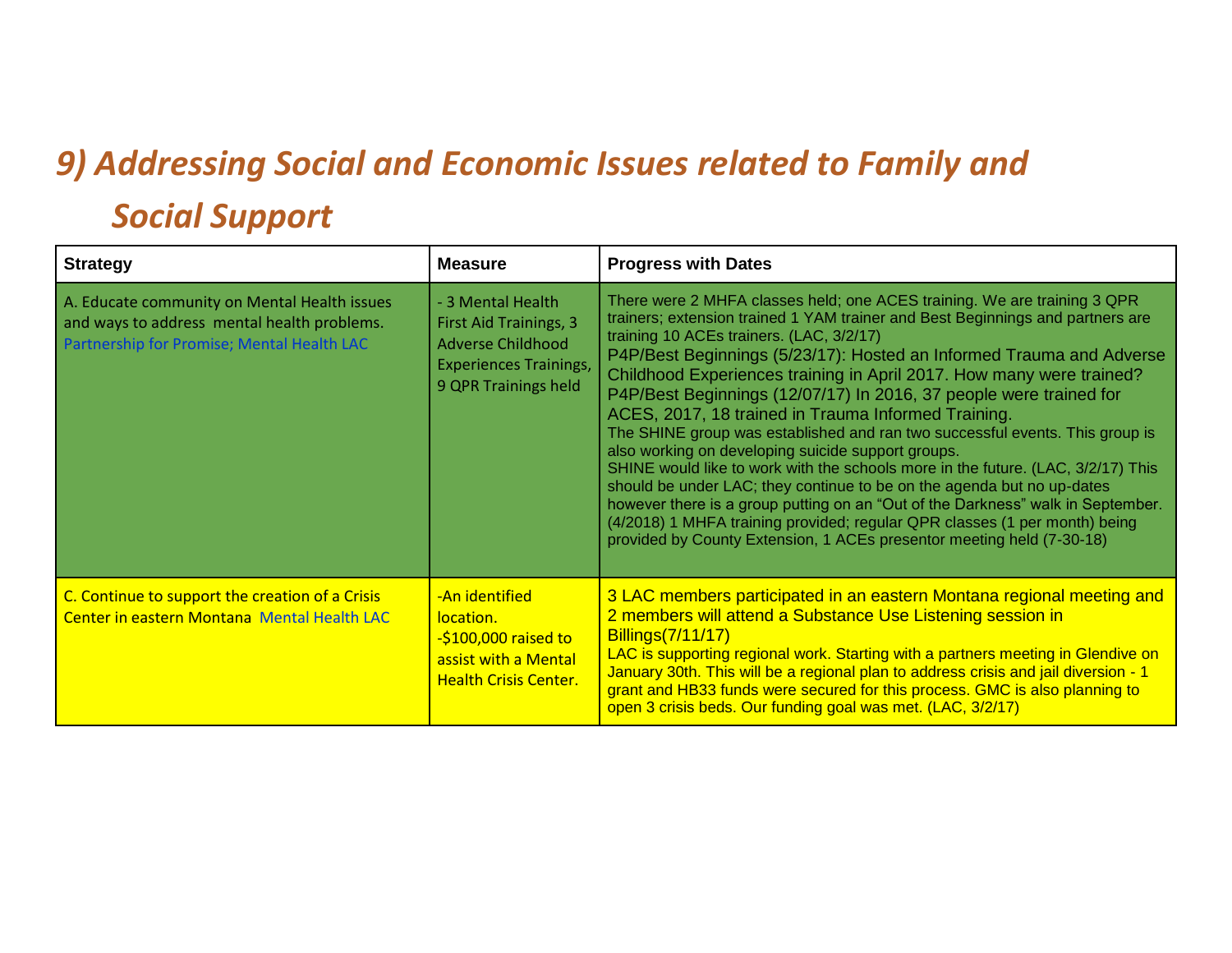| <b>Strategy</b>                                                                                                                                                                                                                            | <b>Measure</b>                                    | <b>Progress with Dates</b>                                                                                                                                                                                                                                                                               |
|--------------------------------------------------------------------------------------------------------------------------------------------------------------------------------------------------------------------------------------------|---------------------------------------------------|----------------------------------------------------------------------------------------------------------------------------------------------------------------------------------------------------------------------------------------------------------------------------------------------------------|
| D. Promote current support groups and create new<br>ones as needed. Mental Health LAC; Faith Based<br><b>Organizations</b>                                                                                                                 | -4 support groups functioning in Richland County. | <b>SHINE</b> group members attended trainings for<br>suicide prevention support groups. No<br>numbers on the groups formed(7/11/17) The<br>group will do 2 suicide awareness activities in<br>September (7/11/17)                                                                                        |
| E. Improve access to social supports and resources<br>through implementation of a current and<br>continuously updated community directory of<br>support resources. Partnership for Promise; Senior<br>Coalition; Faith Based Organizations | -500 Resource Manuals shared/accessed             | P4P (5/23/17): Updated the resource manual<br>through Sidney Job Service. Distributed 10<br>through Chamber leadership class, 4 through<br>District II.<br>P4P (12/01/17): Distributed 15 resource<br>manuals through DII.<br>LAC: Created a resource card and 500<br>distributed at this time (7/30/18) |

| Strategy                                         | Measure                                          | <b>Progress with Dates</b>                          |
|--------------------------------------------------|--------------------------------------------------|-----------------------------------------------------|
| B. Continue working on an active Ministerial     | -20 faith-based organizations participate in the | <b>Faith-based members involved in the steering</b> |
| Association with a wider representation of       | faith based action group on a regular basis.     | committee and LAC. Increased faith-based            |
| churches and ministers Faith Based Organizations | -10 organizations registered with Love Inc.      | involvement in LAC by 2 members.(6/1/18)            |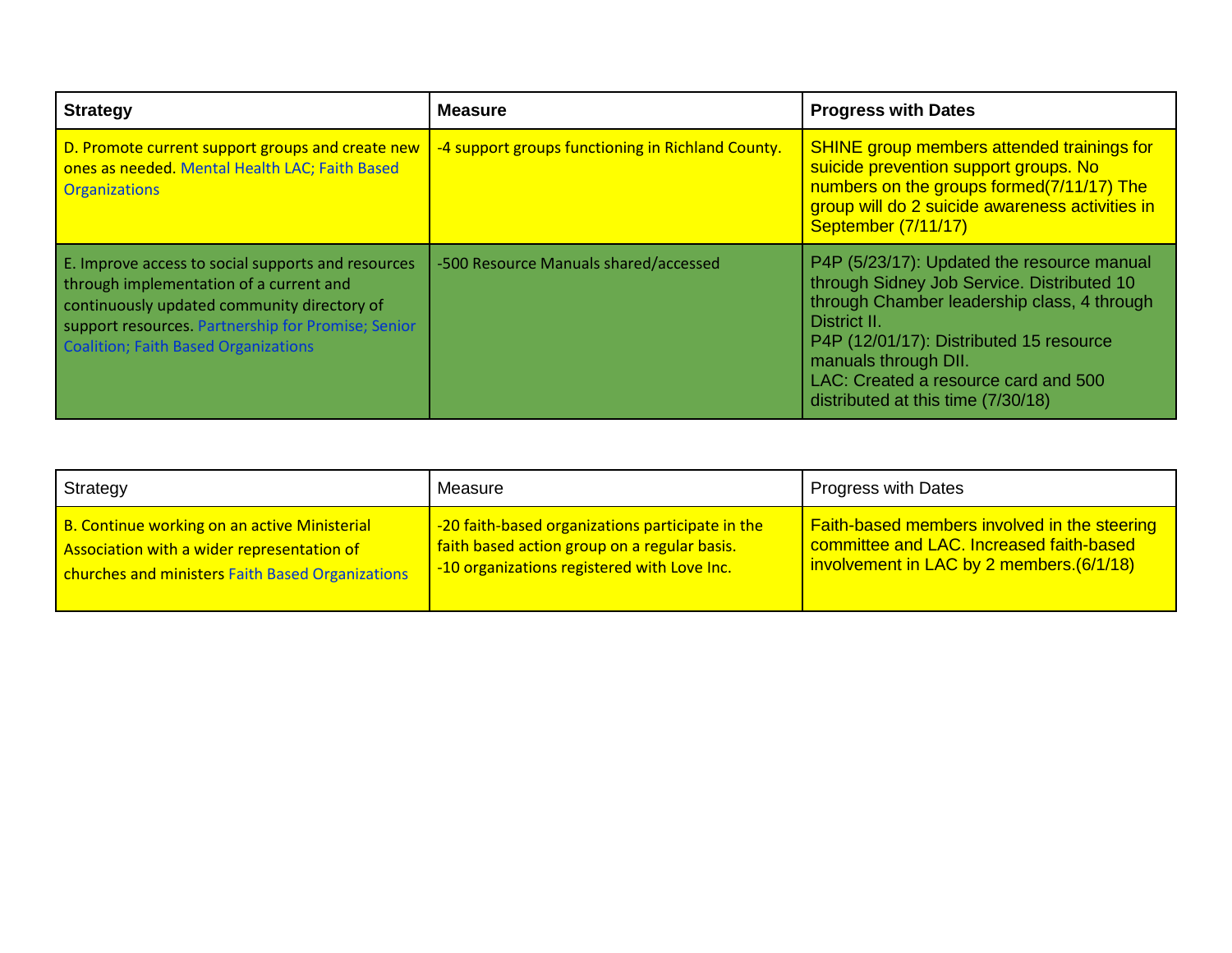# *11) Addressing Social and Economic Issues related to Community Engagement*

| Strategy                                                                                                                       | Measure                                                                                                                                                                                                | Progress with Dates                                                                                                                                                                                                                                                                |
|--------------------------------------------------------------------------------------------------------------------------------|--------------------------------------------------------------------------------------------------------------------------------------------------------------------------------------------------------|------------------------------------------------------------------------------------------------------------------------------------------------------------------------------------------------------------------------------------------------------------------------------------|
| A. Increase the number of active CIA Action Groups<br>and the number of members in each action group.<br><b>ALL COALITIONS</b> | -12 Active CIA Action Groups by 2019.<br>-80 Members serving Richland County through the<br>CIA Action Groups by 2019.<br>-100% of all Action Groups will include members of<br>the target population. | LAC created a mailing list to invite up to 50<br>new organizations to the table top in<br>September 2017(7/11/17)<br>10 Active Action Groups (7/13/17)<br>ARC gained 2 new members on 12.13.17<br><b>Chronic Disease Coalition started 04/2018</b><br>• Action Group number = $11$ |

| Strategy                                                                                                                                                                      | Measure                                                                                                                                   | <b>Progress with Dates</b>                                                                                                 |
|-------------------------------------------------------------------------------------------------------------------------------------------------------------------------------|-------------------------------------------------------------------------------------------------------------------------------------------|----------------------------------------------------------------------------------------------------------------------------|
| B. Build the capacity of partners, community<br>organization and agencies to utilize volunteers of<br>all ages to impact community issues in a positive<br>way ALL COALITIONS | -CIA is formally working with RSVP to track<br>volunteer work through committees and projects.<br>-Love, Inc is tracking volunteer hours. | LAC created a mailing list to invite up to 50<br>new organizations to the table top in<br>September 2017(7/11/17)          |
| C. Provide information to the public regarding the<br>impact of volunteers ALL COALITIONS                                                                                     | -12 Newspaper articles shared per year<br>-300 Facebook likes on the CIA Facebook page                                                    | -Earth Day was put on Facebook (ARC 4-19-<br>(17)<br>P4P/Best Beginnings (5/23/17): Monthly<br>articles to the newspapers. |

| Strategy                                                                                                                                             | Measure                                       | <b>Progress with Dates</b>                                                                                   |
|------------------------------------------------------------------------------------------------------------------------------------------------------|-----------------------------------------------|--------------------------------------------------------------------------------------------------------------|
| D. Partner across agencies in Richland County to<br>assess quality of life in Richland County through a<br>Community Wide Assessment. ALL COALITIONS | -Community wide assessment completed in 2018. | The CREW project will constitute and assessment<br>of resources related to emotional health. (LAC,<br>3/2/17 |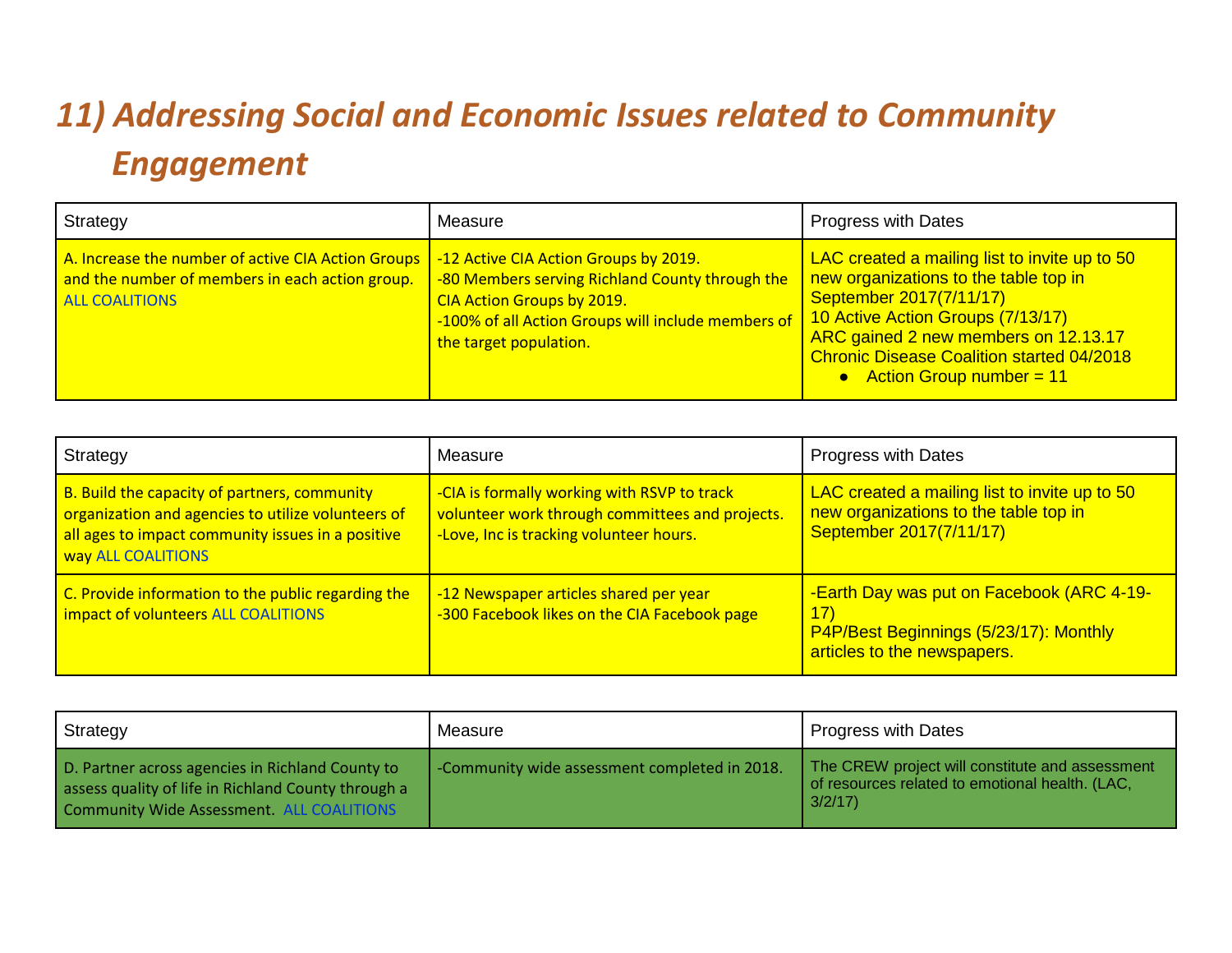# *12) Addressing Physical Environment factors related to Environmental Quality*

| Strategy                                                                           | Measure                                                                                                                                             | <b>Progress with Dates</b>                                                           |
|------------------------------------------------------------------------------------|-----------------------------------------------------------------------------------------------------------------------------------------------------|--------------------------------------------------------------------------------------|
| A. Engage partners in addressing environmental<br>health issues. Natural Resources | -An updated PACE-EH (or similar) assessment has<br>been conducted and the data gathered will be<br>used in the next Richland County Strategic Plan. | -AmeriCorps Member will help starting in May<br>2018 and ongoing through August 2019 |

| Strategy                                                                                                                                                                                                                                                     | Measure                                                                                                                               | <b>Progress with Dates</b>                                                                                                                                                                             |
|--------------------------------------------------------------------------------------------------------------------------------------------------------------------------------------------------------------------------------------------------------------|---------------------------------------------------------------------------------------------------------------------------------------|--------------------------------------------------------------------------------------------------------------------------------------------------------------------------------------------------------|
| B. Support the LYIP (Lower Yellowstone Irrigation<br>Project) and the intake diversion dam.<br>Coordinate among jurisdictions regarding<br>developments on the urban fringes to protect<br>water resources and mitigate impacts. Natural<br><b>Resources</b> | -The Natural Resources Action Group is meeting at<br>least bi-yearly to address community issues related<br>to environmental quality. | -On 01-13-2017 had a new member meeting<br>with all multiple jurisdictions concerned with<br>recreation development. Will be pursuing<br>grant opportunities for trail development and<br>improvement. |
| C. Support recycling procedures currently in place<br>and create new procedures, if needed. Natural<br><b>Resources</b>                                                                                                                                      | Ongoing success of recycling programs in Richland<br>County.                                                                          | <b>Ewaste ongoing (ARC)</b>                                                                                                                                                                            |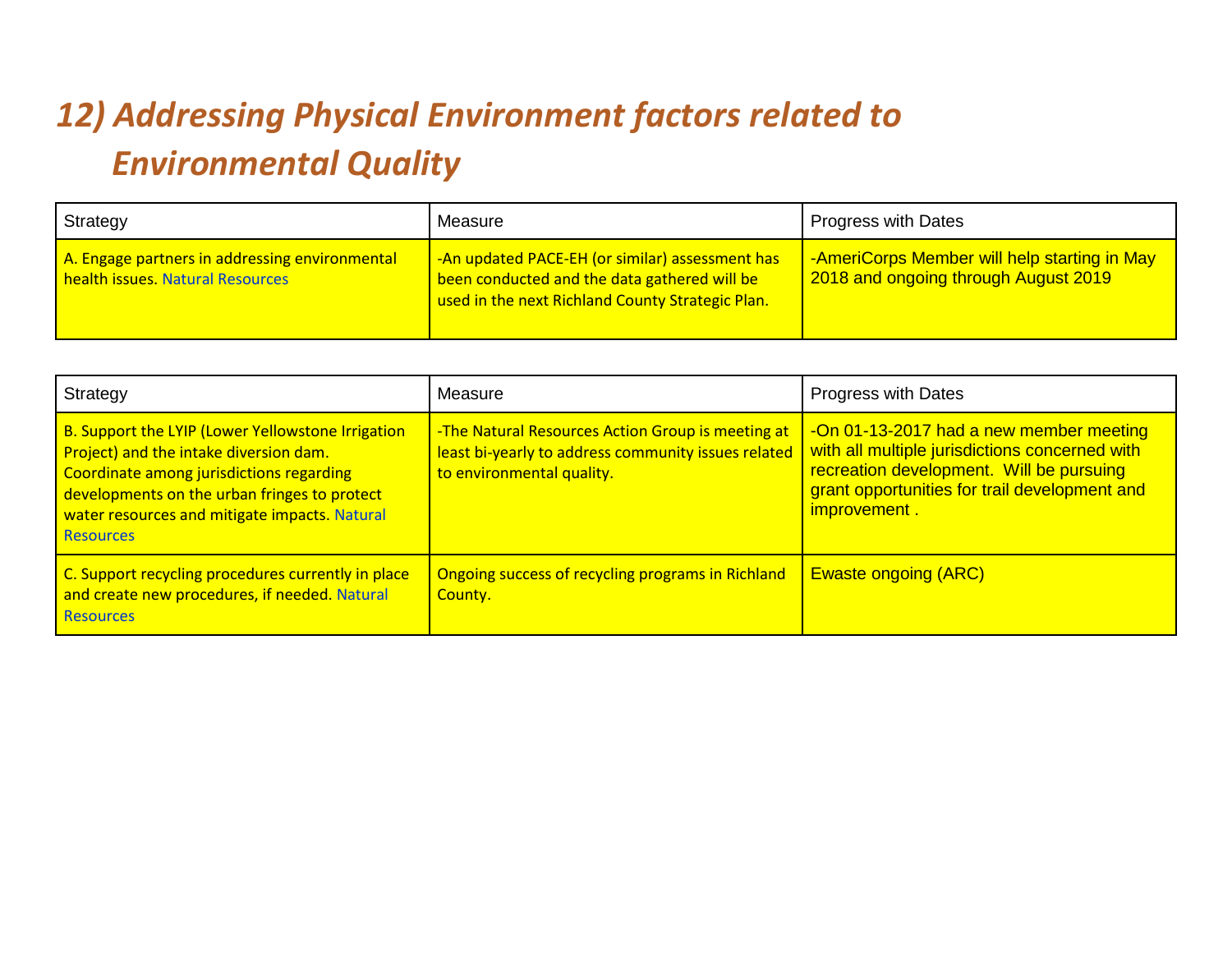# *13) Addressing Physical Environment factors related to "Built Environment" and Housing*

| Strategy                                                                                                                             | Measure                                                         | <b>Progress with Dates</b>                                                                  |
|--------------------------------------------------------------------------------------------------------------------------------------|-----------------------------------------------------------------|---------------------------------------------------------------------------------------------|
| C. Adopt policies such as complete streets. Active<br><b>Richland County</b>                                                         | Complete streets and similar policies adopted by<br>the county. | -AmeriCorp Members will help with this starting<br>May 2018 and ongoing through August 2019 |
| D. Create and present a powerpoint on why Built<br><b>Environment is important for a community.</b> Active<br><b>Richland County</b> | 2 Presentations on importance of built<br>environment by 2019   | -AmeriCorp Members will help with this starting<br>May 2018 and ongoing through August 2019 |

#### *14) Addressing Infrastructure needs related to Transportation*

| Strategy                                                                                          | Measure                                                                                                           | <b>Progress with Dates</b>                                                                                                                                                                                                                                      |
|---------------------------------------------------------------------------------------------------|-------------------------------------------------------------------------------------------------------------------|-----------------------------------------------------------------------------------------------------------------------------------------------------------------------------------------------------------------------------------------------------------------|
| A. Fundraise and increase more sidewalks, walking<br>paths and bike paths. Active Richland County | -A county resolution for Complete Streets in place<br>by 2019.<br>-A complete street ordinance in Sidney by 2019. | -Trail and Hike Subcommittee (ARC April<br>$2017$ ).<br>-City of Sidney is coordinating with DOT to<br>replace walking canal bridge on West Holly by<br>fairgrounds (assume project completed by end<br>of $2018$ )<br>-Looking at grant opportunities for 2019 |